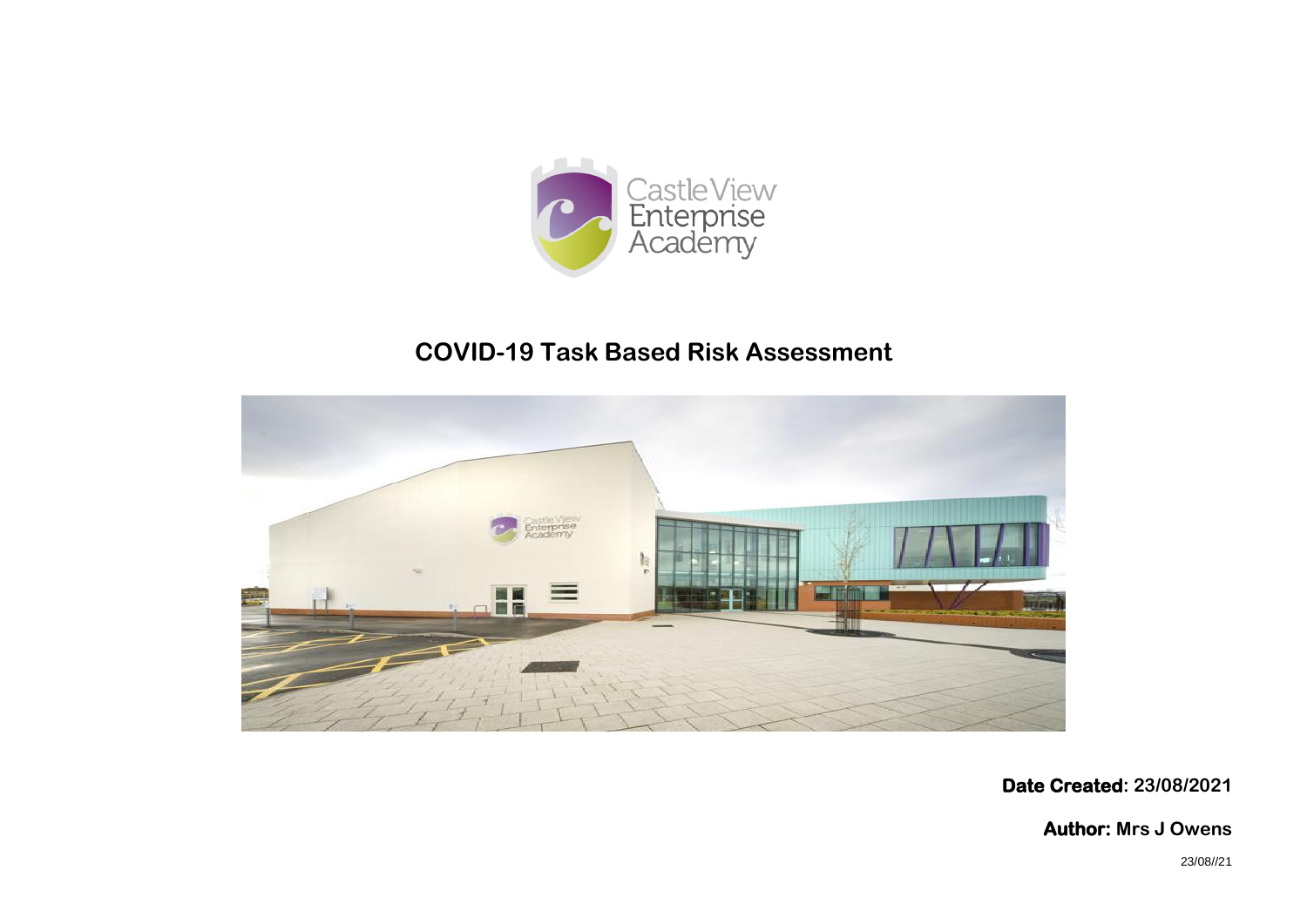Whilst the government has lifted most if not all COVID 19 restrictions on 19<sup>th</sup> July 2021, SCC's position is to maintain practical control measures for an extended period of time due to the existing risk and significant rise in Covid cases across the City and surrounding areas, predominantly caused by close contact between individuals. This task based risk assessment includes the specific control measures to ensure the health, safety and welfare of employees and others affected by work activities. This task-based risk assessment should be used to inform any Individual [Vulnerable Persons Risk Assessment](https://sunderlandcitycouncil.sharepoint.com/:w:/r/sites/TheHubHome/Staff%20Guides/COVID19VulnerablePersonReturntoWorkRiskAssessment.docx?d=w9890c66e989048e7abba490d9eaeb2dc&csf=1&web=1&e=JncllU) where they are returning to the workplace.

All employees should receive a copy and an overview of the risk assessments specific to their work activities. This will enable employees to ask relevant questions, raise any concerns and will help managers be able to demonstrate the employees understanding of the risk assessment.

## **CVEA Risk Assessment**

| <b>Work Activity/</b><br>Hazard:<br>Date of<br>Assessment:                                              | Covid-19 – Working during<br>the Pandemic<br>23 August 2021                                            | <b>Directorate</b><br>Date to be<br><b>Reviewed:</b>                                                | 01 October 2021 by JOW |                                             |                                          |          |                                                       |                              | <b>Section:</b>               |                                                                                                                                 | <b>No Action</b><br>$1 - 2$<br><b>Monitor</b><br>$3 - 6$ |                                               |          |                                         |
|---------------------------------------------------------------------------------------------------------|--------------------------------------------------------------------------------------------------------|-----------------------------------------------------------------------------------------------------|------------------------|---------------------------------------------|------------------------------------------|----------|-------------------------------------------------------|------------------------------|-------------------------------|---------------------------------------------------------------------------------------------------------------------------------|----------------------------------------------------------|-----------------------------------------------|----------|-----------------------------------------|
| Likelihood<br>1 – Very Unlikely<br>2 - Unlikely<br>3 - Fairly Likely<br>$4$ – Likely<br>5 - Very Likely | <b>Severity</b><br>- Insignificant<br>$2 -$ Minor<br>$3 -$ Moderate<br>$4 -$ Major<br>5 - Catastrophic |                                                                                                     | LIKELIHOOD             | 5<br>4<br>з<br>$\mathbf{z}$<br>$\mathbf{1}$ | 5.<br>4<br>з<br>$\overline{2}$<br>1<br>1 |          | 10<br>8<br>6<br>4<br>$\overline{2}$<br>$\overline{2}$ | 15<br>12<br>9<br>6<br>3<br>з | 20<br>16<br>12<br>8<br>4<br>4 | 25<br>20<br>15<br>10<br>5.<br>5.                                                                                                | $8 - 12$<br>$15 - 16$<br>$20 - 25$                       | <b>Action</b><br><b>Urgent Action</b><br>Stop |          |                                         |
| What are the<br>hazards?                                                                                | Who might be<br>harmed and how?                                                                        | <b>What precautions or existing</b><br>control measures are presently<br>taken.                     |                        |                                             | Likelihood                               | Severity | <b>RiskER</b><br><b>LxS</b>                           |                              |                               | If High or Medium Risk, what addition<br>Rating precautions or control measures need to<br>be taken to reduce risk to as low as |                                                          | Likelihood                                    | Severity | <b>Residual</b><br><b>Risk</b><br>L x S |
| Spread of<br>COVID <sub>19</sub>                                                                        | Employees,<br>contractors, visitors,<br>members of the                                                 | An information poster highlighting<br>the symptoms of COVID19 is<br>placed throughout the premises. |                        |                                             | $\overline{2}$                           | 5        | 10                                                    | staff should;                |                               | For areas where employees mix e.g. offices,<br>Avoid close contact                                                              |                                                          |                                               | 5        | 5                                       |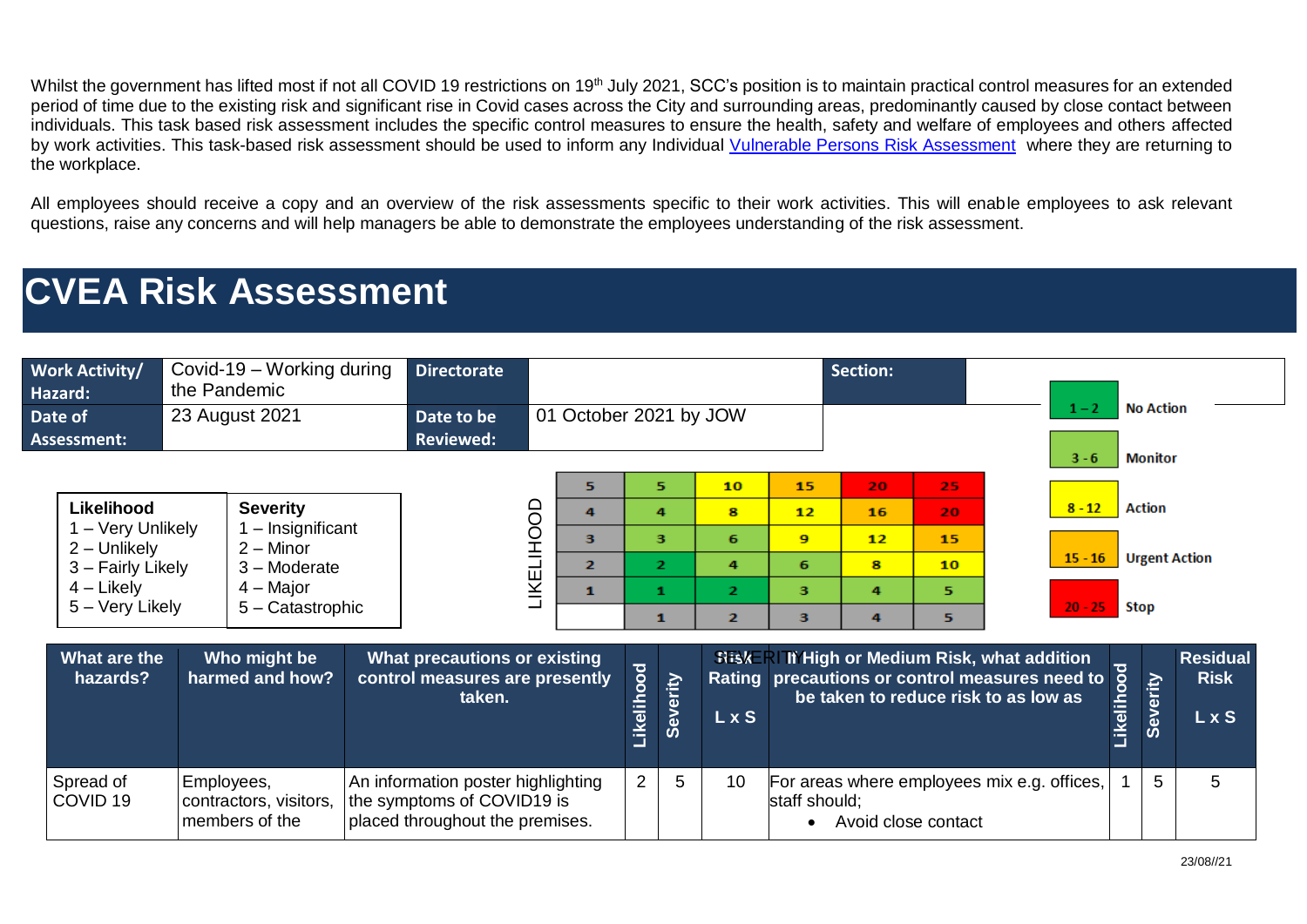| public, family<br>members,<br>Contracting<br>Coronavirus<br>resulting in mild to<br>severe illness<br>In the clinically<br>extremely<br>vulnerable/elderly<br>the illness may be<br>fatal.<br>Coronavirus is<br>primarily transmitted<br>from symptomatic<br>people, to others<br>who are in close<br>contact, through<br>respiratory droplets,<br>by direct contact<br>with infected people.<br>People who are<br>infected but not yet<br>symptomatic can<br>spread the virus. | Ongoing communications (posters,<br>emails, briefings) has been<br>provided to all employees and/or<br>regular visitors which includes:<br>Risks and symptoms of<br>COVID19<br>Advice regarding self-<br>$\bullet$<br>isolation for those with<br>symptoms or contacted by<br>NHS Test and Trace.<br>Self-isolation for anyone<br>who have recently travelled<br>to the high-risk countries<br>Handwashing guidance<br>Ongoing updates monitored<br>by the Principal and<br>cascaded to staff.<br>After entering the building staff<br>must sanitise or wash hands with<br>soap and water and do this<br>regularly during the day. Hand<br>washing with soap and water for<br>20 seconds is the most effective<br>way of cleaning hands. | Where possible maintain a 2m<br>$\bullet$<br>separation<br>Where a 2m separation is not<br>possible e.g. 1m plus face<br>coverings should be worn<br>Continue to follow hand and<br>respiratory hygiene best practices<br>and procedures.<br>Before coming in to work you must report<br>to K.Brown if you are experiencing any of<br>the following symptoms:<br>A high temperature<br>A new continuous cough<br>$\bullet$<br>A loss of, or change in, your normal<br>sense of taste or smell (anosmia)<br>All staff to be advised that they must inform<br>K.Brown if they or anyone in their<br>household have been advised to self-<br>isolate, before entering the workplace.<br>Increased cleaning and disinfection regime<br>in place for surfaces, keyboard and<br>computer screens using wipes. Cleaning<br>regimes to be maintained through cleaning<br>staff available during the school day. |
|---------------------------------------------------------------------------------------------------------------------------------------------------------------------------------------------------------------------------------------------------------------------------------------------------------------------------------------------------------------------------------------------------------------------------------------------------------------------------------|------------------------------------------------------------------------------------------------------------------------------------------------------------------------------------------------------------------------------------------------------------------------------------------------------------------------------------------------------------------------------------------------------------------------------------------------------------------------------------------------------------------------------------------------------------------------------------------------------------------------------------------------------------------------------------------------------------------------------------------|---------------------------------------------------------------------------------------------------------------------------------------------------------------------------------------------------------------------------------------------------------------------------------------------------------------------------------------------------------------------------------------------------------------------------------------------------------------------------------------------------------------------------------------------------------------------------------------------------------------------------------------------------------------------------------------------------------------------------------------------------------------------------------------------------------------------------------------------------------------------------------------------------------|
| Viral spread can<br>arise from touching<br>contaminated<br>objects and surfaces<br>through a person<br>touching these, then<br>their nose, mouth or<br>eyes                                                                                                                                                                                                                                                                                                                     | Staff who do not have access to<br>soap and water should be provided<br>with anti-viral hand sanitiser.<br>NB: When using alcohol-based<br>hand sanitiser ensure your hands<br>have fully dried off prior to contact<br>with any potential sources of                                                                                                                                                                                                                                                                                                                                                                                                                                                                                    | Staff should leave their desk as clear as<br>possible to ensure that the desk can be<br>easily cleaned.<br>Staff should work side by side or facing<br>away from colleagues to avoid close<br>contact (less than 2m).                                                                                                                                                                                                                                                                                                                                                                                                                                                                                                                                                                                                                                                                                   |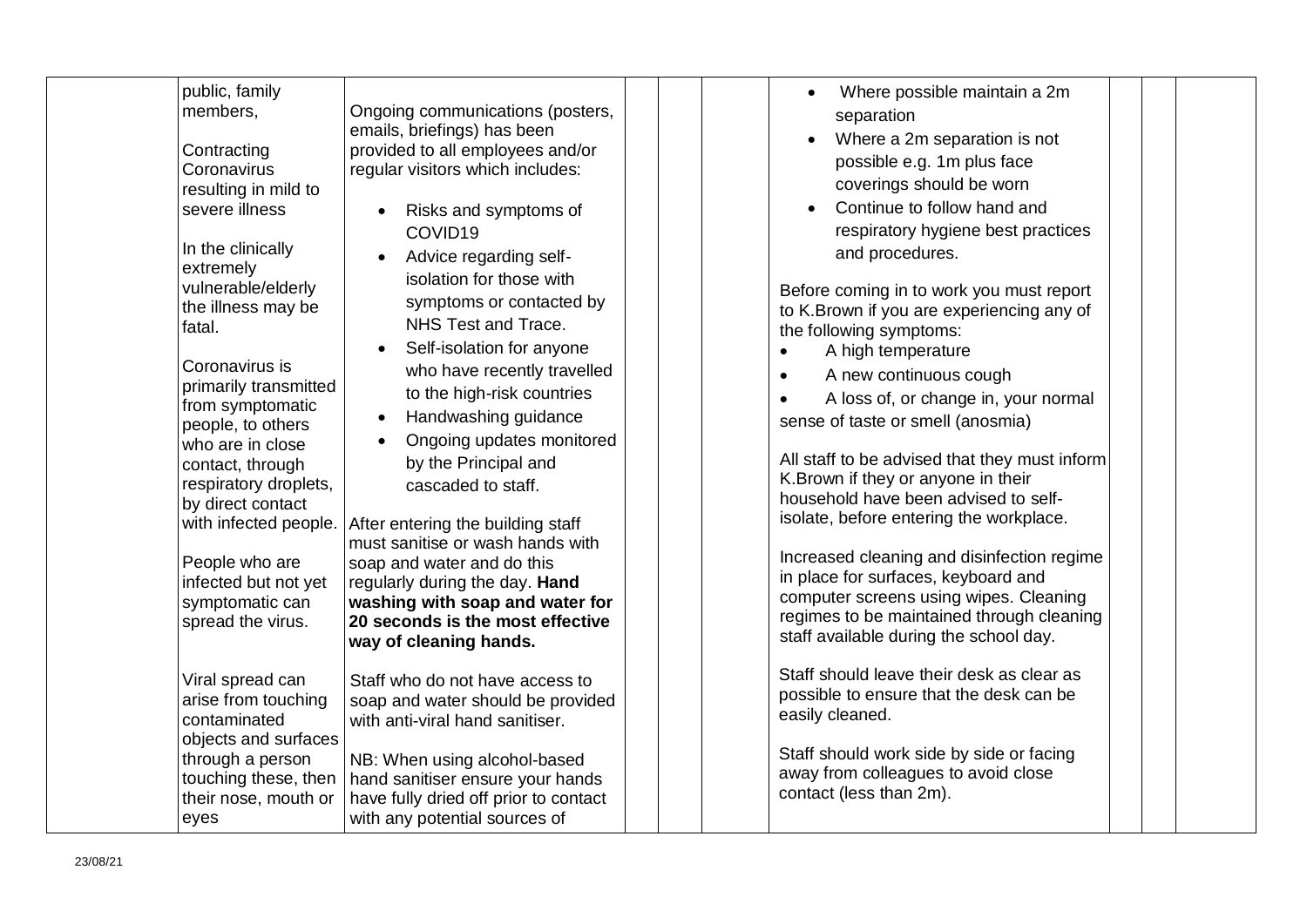| ignition, including static electricity<br>created by touching metal objects.<br>Where a risk assessment has<br>identified the need for personal<br>protective equipment (PPE) e.g.                                                            | Maximum ventilation – all windows to be<br>open in classrooms where possible. Rooms<br>without windows to be provided with a<br>HEPA filter. Quality of ventilation to be<br>checked when carbon dioxide monitors are<br>provided by DfE.                            |
|-----------------------------------------------------------------------------------------------------------------------------------------------------------------------------------------------------------------------------------------------|----------------------------------------------------------------------------------------------------------------------------------------------------------------------------------------------------------------------------------------------------------------------|
| first aiders, all employees provided<br>with PPE as per their role must<br>ensure it is worn correctly,<br>adequately maintained, suitably<br>removed and disposed of (where<br>required).                                                    | Staff are advised to limit the use of<br>photocopiers where possible and<br>immediately sanitize or wash hands after<br>use. Wipes can be used to wipe the printer<br>down before and after use.                                                                     |
| Ask when allowing<br>contractors/visitors onto site if<br>anyone in the household/premises<br>displayed signs or symptoms of:-<br>• A high temperature<br>A new continuous cough<br>A loss of, or change in, their<br>sense of taste or smell | Members of admin staff who deal with<br>members of the public in reception and<br>have access to screened areas should<br>continue to operate.<br>Staff should refrain from all non-essential<br>physical contact with colleagues or visitors<br>e.g. shaking hands. |
| Staff to be advised to cover their<br>mouth and nose when coughing or<br>sneezing or to use the fold of the<br>elbow to cough / sneeze into.                                                                                                  | Non-essential visits to other premises<br>should be assessed. Is there another way<br>of working for example telephone, video<br>conference, emails etc.                                                                                                             |
| Anyone who thinks they may have<br>symptoms of Covid-19 should<br>check this using the NHS111 online<br>symptom checker                                                                                                                       | Consider if the visit can be rearranged to a<br>time when there are less people in the<br>premises, e.g. school holidays, outside of<br>school hours etc.                                                                                                            |
| (https://111.nhs.uk/covid-19/) which<br>will provide advice about what to<br>do. For those who develop<br>symptoms, they should go home<br>informing K.Brown/Principal and<br>book a PCR asap.                                                | Large mixed gatherings should not take<br>place without the explicit consent of the<br>Principal. Assemblies will resume keeping<br>students in their year group bubble.                                                                                             |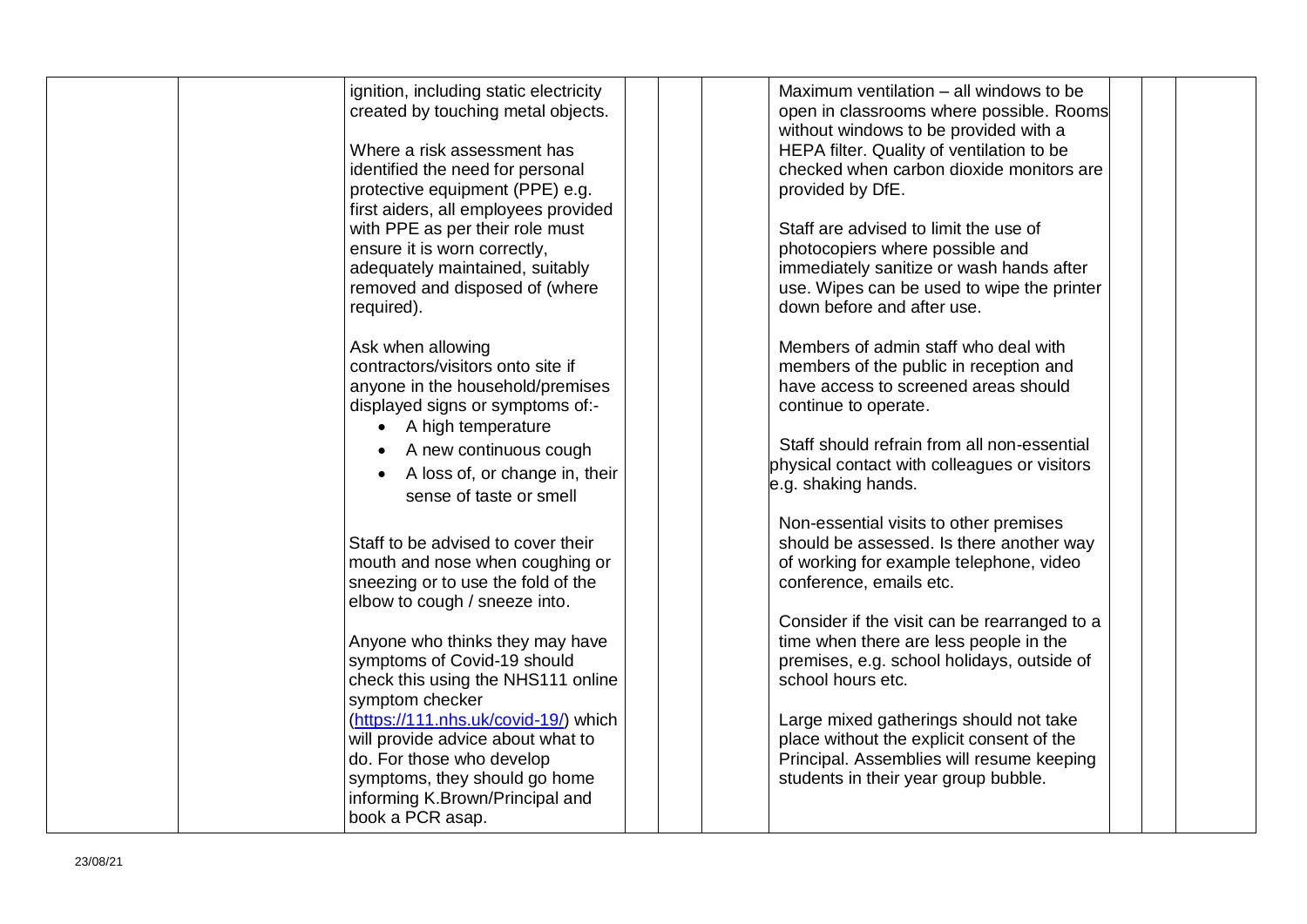| From 16 <sup>th</sup> August, the rules on self-<br>isolation changed. Employees<br>to inform K.Brown/Principal, of any<br>notifications to self-isolate including<br>the outcome of testing. This will<br>help identify any other person they<br>have been in contact with based on<br>Track & Trace Guidance.<br>Where there are confirmed cases of<br>a member of staff contracting<br>Covid-19 this may require reporting<br>to HSE under the RIDDOR<br>Regulations.<br>Where a positive case for COVID-<br>19 has been identified (student or<br>staff), rooms are fogged using our<br>fogging machine. | equipment these should be thoroughly<br>cleaned before and after use. Practical<br>subjects to plan for this e.g. PE, Science,<br>Technology and ICT.<br>SLT to empower staff to avoid close contact<br>and lead by example. Some meetings to be<br>held virtually online via Teams. Where face-<br>to-face meetings are held, social distancing<br>to be maintained. Parents evenings to be<br>held online where possible.<br>All staff must take responsibility for their<br>own health and safety and that of other by<br>continuing to follow social distancing plus<br>suitable additional measures according to<br>their location and setting.<br>Positioning hand sanitising stations at<br>relevant locations in each zone. Frequently<br>used rooms to have a hand sanitising<br>station for staff.<br>Face coverings are encouraged to be worn<br>in communal areas (only when moving<br>round the building - with a reminder that<br>close contact should still be avoided and<br>apply 2m social distancing measure where<br>possible as detailed above).<br>For visitors, continue to promote covid safe<br>advice, provide hand sanitisation stations,<br>ensure natural ventilation and encourage<br>face coverings to be worn.<br>Face coverings to be made available for<br>staff at reception. |
|--------------------------------------------------------------------------------------------------------------------------------------------------------------------------------------------------------------------------------------------------------------------------------------------------------------------------------------------------------------------------------------------------------------------------------------------------------------------------------------------------------------------------------------------------------------------------------------------------------------|------------------------------------------------------------------------------------------------------------------------------------------------------------------------------------------------------------------------------------------------------------------------------------------------------------------------------------------------------------------------------------------------------------------------------------------------------------------------------------------------------------------------------------------------------------------------------------------------------------------------------------------------------------------------------------------------------------------------------------------------------------------------------------------------------------------------------------------------------------------------------------------------------------------------------------------------------------------------------------------------------------------------------------------------------------------------------------------------------------------------------------------------------------------------------------------------------------------------------------------------------------------------------------------------------------------|
|--------------------------------------------------------------------------------------------------------------------------------------------------------------------------------------------------------------------------------------------------------------------------------------------------------------------------------------------------------------------------------------------------------------------------------------------------------------------------------------------------------------------------------------------------------------------------------------------------------------|------------------------------------------------------------------------------------------------------------------------------------------------------------------------------------------------------------------------------------------------------------------------------------------------------------------------------------------------------------------------------------------------------------------------------------------------------------------------------------------------------------------------------------------------------------------------------------------------------------------------------------------------------------------------------------------------------------------------------------------------------------------------------------------------------------------------------------------------------------------------------------------------------------------------------------------------------------------------------------------------------------------------------------------------------------------------------------------------------------------------------------------------------------------------------------------------------------------------------------------------------------------------------------------------------------------|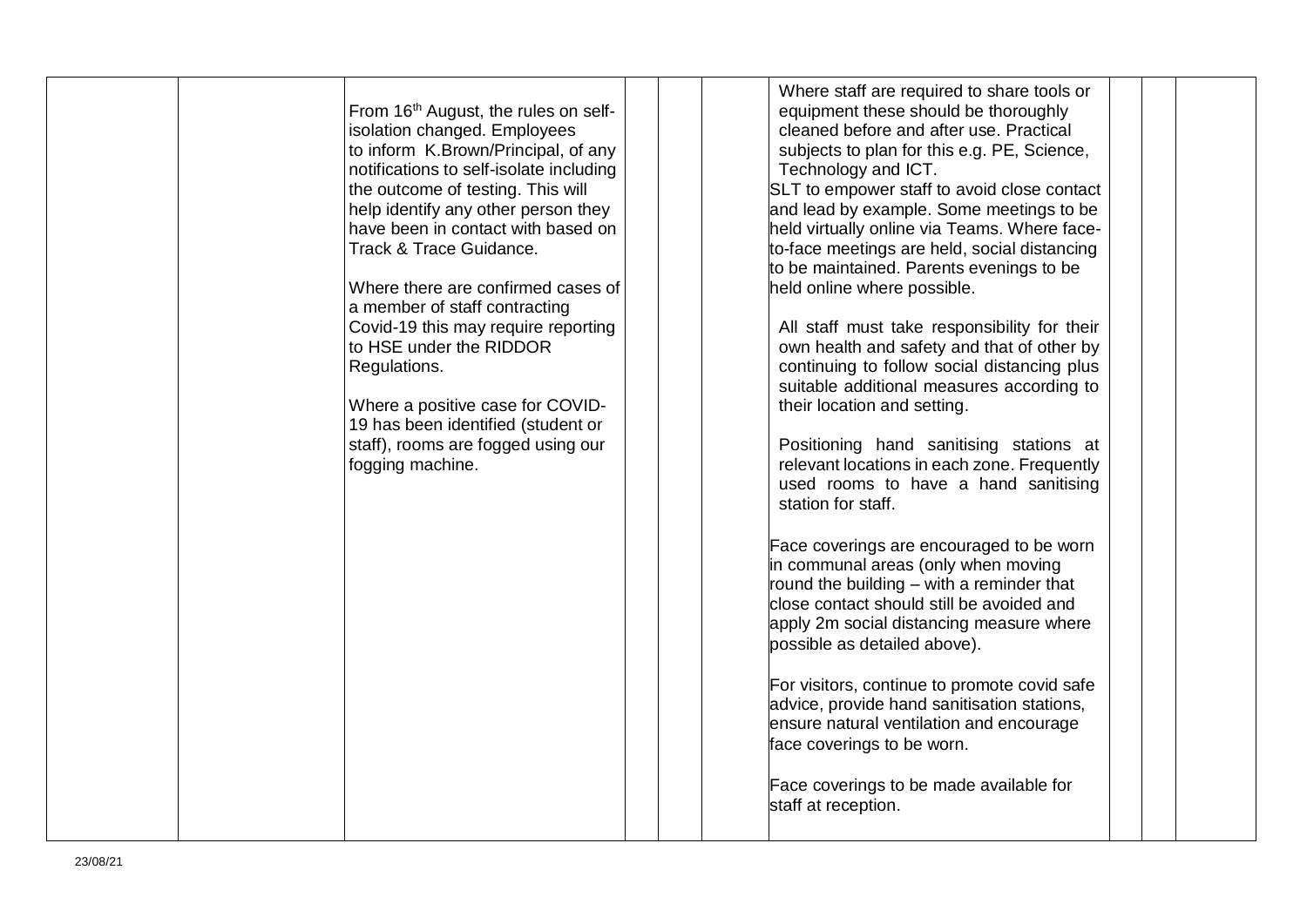|                                                  |                                                                |                                                                                                                                                                                                                                                                                                                                                                                                                                                                                                                                                                                                                                             |                |   |    | One-way system in place to avoid crossing<br>on stairs etc.                                                                                                                                                                                                                                                                                                                                                                                                                                                                                                                                                                                                                                                                                                                                                                                                                                                                                      |                |   |   |
|--------------------------------------------------|----------------------------------------------------------------|---------------------------------------------------------------------------------------------------------------------------------------------------------------------------------------------------------------------------------------------------------------------------------------------------------------------------------------------------------------------------------------------------------------------------------------------------------------------------------------------------------------------------------------------------------------------------------------------------------------------------------------------|----------------|---|----|--------------------------------------------------------------------------------------------------------------------------------------------------------------------------------------------------------------------------------------------------------------------------------------------------------------------------------------------------------------------------------------------------------------------------------------------------------------------------------------------------------------------------------------------------------------------------------------------------------------------------------------------------------------------------------------------------------------------------------------------------------------------------------------------------------------------------------------------------------------------------------------------------------------------------------------------------|----------------|---|---|
| Eating and Safe<br>use of welfare<br>facilities. | Employees, family<br>members<br>Contracting<br>Coronavirus     | Welfare facilities including<br>sanitizing and adequate<br>handwashing and soap provided<br>for all staff and visitors.<br>Clean your hands often. Wash your<br>hands with soap and water or, if not<br>available, use an alcohol-based or<br>appropriate hand sanitizer. Always<br>clean your hands before and after<br>eating or drinking.<br>Avoid using communal facilities<br>where a suitable social distancing<br>cannot be maintained.<br>Break times to be staggered for<br>students and staff to reduce the<br>number of people using the<br>facilities at any one time to avoid<br>close contact between yourself and<br>others. | $\overline{2}$ | 5 | 10 | Tables will be cleaned down after staff and<br>students have finished eating. Staff to<br>remove all uneaten food and drink and<br>dispose of in a bin or rubbish bag.<br>The number of people using the toilet<br>facilities at any one time will be restricted<br>and avoid close contact.<br>Regularly and thoroughly clean your hands<br>before and after using the toilet facilities.<br>The use of drinks stations to be restricted<br>to items that do not touch the dispensing<br>nozzle. Students are encouraged to bring<br>their own water bottle.<br>New water machines have been installed.<br>Staff should wipe down water station using<br>the cleaning materials provided after use.<br>Cups will be stored as such that students<br>can take their cup without touching the<br>remaining cups.<br>All breaks and lunches are staggered for<br>students and staff. Students have a<br>staggered exit at the end of the day also. | 1              | 5 | 5 |
| Traveling in<br>vehicles                         | Employees, family<br>members<br>Contracting<br>Coronavirus via | Re use of personal vehicles - If<br>possible, travel in separate<br>vehicles. However, where not<br>possible/practical then face<br>coverings must also be worn by all                                                                                                                                                                                                                                                                                                                                                                                                                                                                      | $\overline{2}$ | 5 | 10 | Regularly cleaning frequently touched<br>surfaces such as dashboard, steering<br>wheel, handles and any areas of the                                                                                                                                                                                                                                                                                                                                                                                                                                                                                                                                                                                                                                                                                                                                                                                                                             | $\overline{1}$ | 5 | 5 |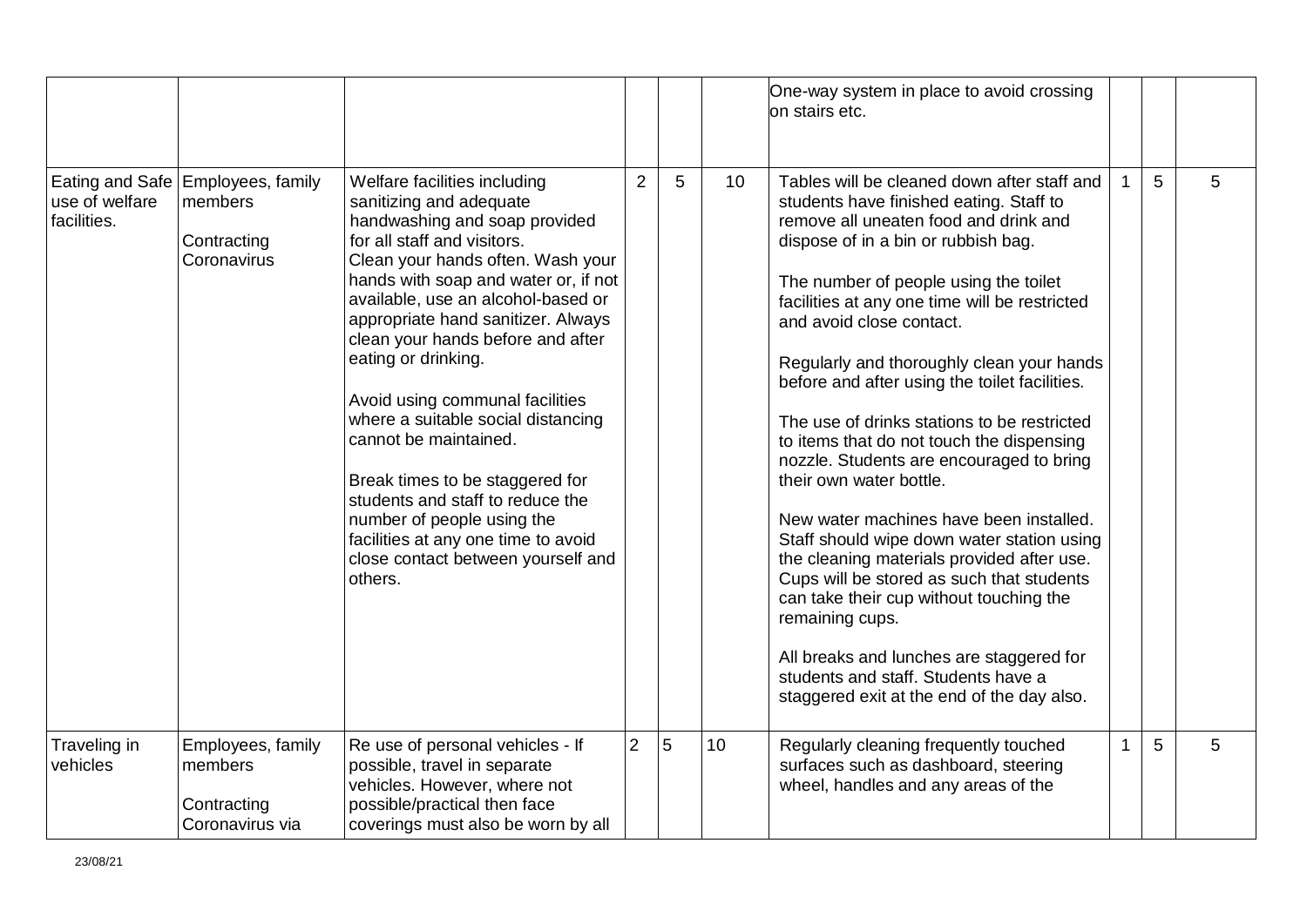|                                                                                                 | close contact with<br>others.                                                                                     | occupants so that multi occupants<br>can travel together in vehicles.<br>For any work vehicles $-$ if 2 or<br>more people are required to share<br>a cab then face coverings must be<br>worn and adequate ventilation<br>observed.<br>The risk of virus spread can be<br>mitigated through the following:<br>Limiting the time spent<br>within 2m of others to the<br>absolute minimum.<br>Unnecessary congregating with<br>colleagues must be avoided.<br>Keeping the room or vehicle<br>well ventilated where possible<br>(e.g. by opening a window).<br>Observing good respiratory<br>hygiene by sneezing or<br>coughing into a tissue, throwing<br>it away and then washing hands<br>(Catch It, Bin It, Kill It).<br>Avoid touching your face with<br>your hands.<br>Regularly washing hands<br>(ideally with soap and water). |    |   |   | vehicle that have had contact with people's<br>hands.<br>The SCC Cycle to Work Scheme will be<br>investigated with<br>www.cyclesolutions.co.uk and applicants<br>can choose from a wide range of bikes (if<br>enough interest from staff).<br>Students travelling on the school minibus<br>will wear face masks when travelling to and<br>from the Academy in September and this<br>will be reviewed in line with current COVID-<br>19 case numbers. |  |  |
|-------------------------------------------------------------------------------------------------|-------------------------------------------------------------------------------------------------------------------|------------------------------------------------------------------------------------------------------------------------------------------------------------------------------------------------------------------------------------------------------------------------------------------------------------------------------------------------------------------------------------------------------------------------------------------------------------------------------------------------------------------------------------------------------------------------------------------------------------------------------------------------------------------------------------------------------------------------------------------------------------------------------------------------------------------------------------|----|---|---|------------------------------------------------------------------------------------------------------------------------------------------------------------------------------------------------------------------------------------------------------------------------------------------------------------------------------------------------------------------------------------------------------------------------------------------------------|--|--|
| Those<br>employees<br>deemed as<br>higher risk i.e.<br>underlying<br>health<br>conditions, age, | Employees,<br>contractors, visitors,<br>members of the<br>public, family<br>members<br>Contracting<br>Coronavirus | Any employee who is in a<br>Vulnerable Category and whose job<br>role (in relation to how the<br>organisation has determined it<br>should currently be delivered) who<br>cannot work from home must<br>undergo                                                                                                                                                                                                                                                                                                                                                                                                                                                                                                                                                                                                                     | 1. | 5 | 5 | Any vulnerable workers will be identified<br>and should use the Premises and Task<br>Based Risk Assessments to inform the<br><b>Vulnerable Persons Risk Assessment. For</b><br>example, some vulnerable people, may be<br>at increased risk as consequence of where<br>they work (contact with multiple                                                                                                                                              |  |  |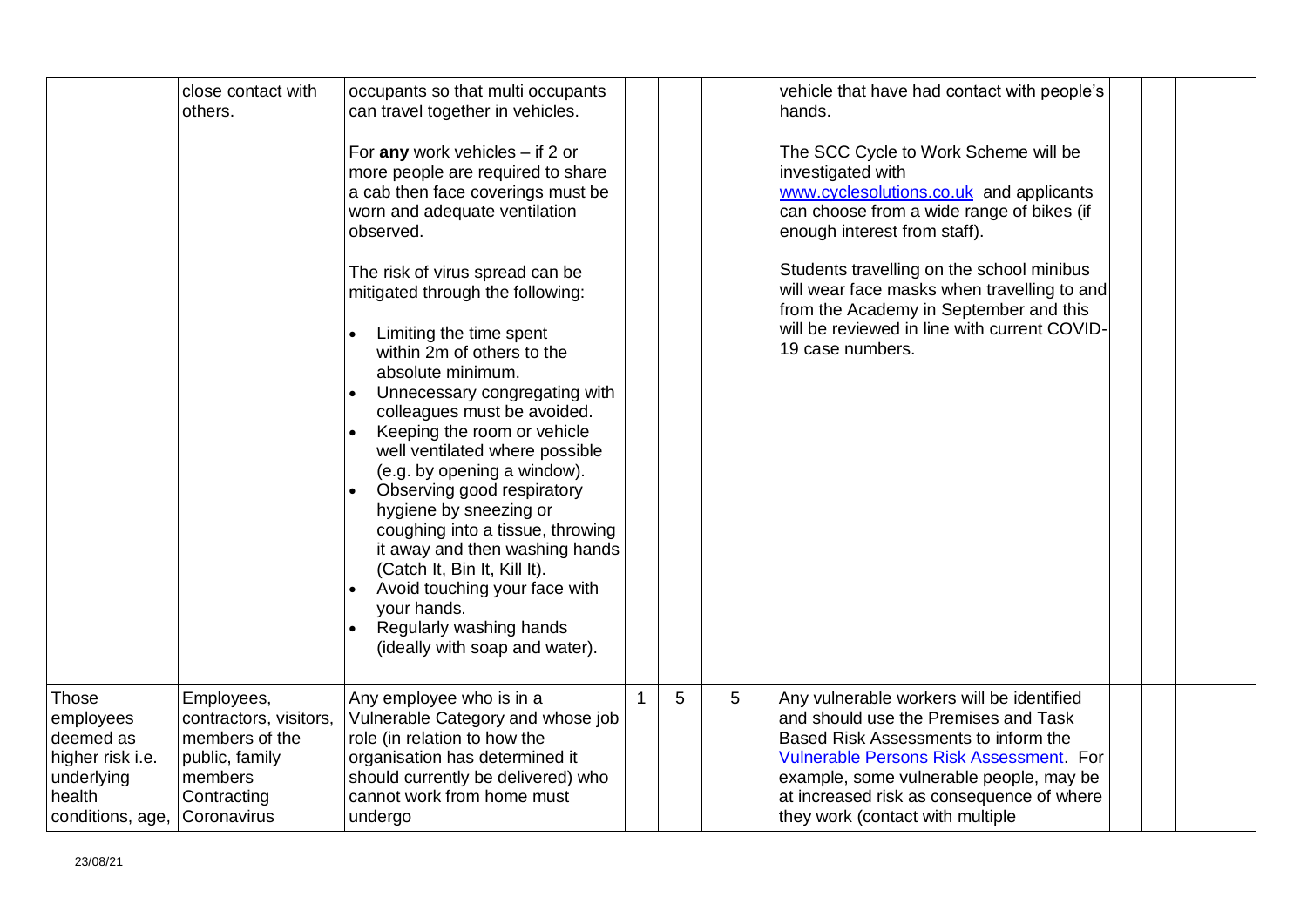| pregnancy,<br>unvaccinated<br>etc.                                                         |                                                                                                                   | a Vulnerable Persons Risk<br>Assessment. This should be carried<br>out by the Facilities Manager when<br>the employee returns to work.                                                                                                                                                                                                                                                                                                                                                                                                                                                                                                                                                                                                                                                                                                      |   |   | households) as opposed to someone who<br>is solely office based.<br>Previous risk assessments will be renewed<br>for any vulnerable staff.                                                                                                                                                                                                                                                                                                                                                                                                                                                                                                                                                                                                                                                                                                                                                                                                                                                                                                                                                                                                          |              |   |   |
|--------------------------------------------------------------------------------------------|-------------------------------------------------------------------------------------------------------------------|---------------------------------------------------------------------------------------------------------------------------------------------------------------------------------------------------------------------------------------------------------------------------------------------------------------------------------------------------------------------------------------------------------------------------------------------------------------------------------------------------------------------------------------------------------------------------------------------------------------------------------------------------------------------------------------------------------------------------------------------------------------------------------------------------------------------------------------------|---|---|-----------------------------------------------------------------------------------------------------------------------------------------------------------------------------------------------------------------------------------------------------------------------------------------------------------------------------------------------------------------------------------------------------------------------------------------------------------------------------------------------------------------------------------------------------------------------------------------------------------------------------------------------------------------------------------------------------------------------------------------------------------------------------------------------------------------------------------------------------------------------------------------------------------------------------------------------------------------------------------------------------------------------------------------------------------------------------------------------------------------------------------------------------|--------------|---|---|
| Exposure to<br>Coronavirus<br>through<br>inadequate<br>personal<br>protective<br>equipment | Employees,<br>contractors, visitors,<br>members of the<br>public, family<br>members<br>Contracting<br>Coronavirus | Employees will have been issued<br>with appropriate PPE where<br>necessary.<br>It is important to recognize that<br>PPE is only one element of safe<br>and effective infection<br>prevention and control and you<br>should always ensure the<br>following practices:<br>Robust hand hygiene.<br>Do not touch your eyes, nose or<br>mouth if your hands are not<br>clean.<br>Good respiratory hygiene.<br>Environmental control (e.g.,<br>cleaning of frequently touched<br>surfaces).<br>Information.<br>Training.<br>Staff will receive sufficient<br>information and instruction on the<br>use of PPE including how to put on,<br>remove, store, dispose of as well as<br>any limitations of the PPE.<br>NB: PPE may have lead in<br>timescales therefore requirements<br>must be identified to ensure and<br>maintain sufficient supply. | 5 | 5 | Re-usable PPE should be thoroughly<br>cleaned with an appropriate disinfectant<br>after use. Most PPE is provided on a<br>personal basis, but may be shared by<br>employees, for example where it is only<br>required for limited periods. Employees<br>should ensure such equipment is properly<br>cleaned and, where required,<br>decontaminated to ensure there are no<br>health risks to the next person using it.<br>Single use PPE should be disposed of so<br>that it cannot be used again.<br>Encourage increased natural ventilation in<br>enclosed spaces by opening windows.<br>Where there is a confirmed case of COVID-<br>19, any PPE must be placed inside a bag<br>and then these bags should be placed<br>inside another bag, tied securely and kept<br>separate from other waste. This should be<br>put aside for at least 72 hours before being<br>put in the general waste bin for disposal.<br>Please remember that you still need to<br>wear any PPE that was identified in your<br>risk assessments prior to the Covid-19<br>outbreak as this will have been identified to<br>protect you from other foreseeable<br>hazards. | $\mathbf{1}$ | 5 | 5 |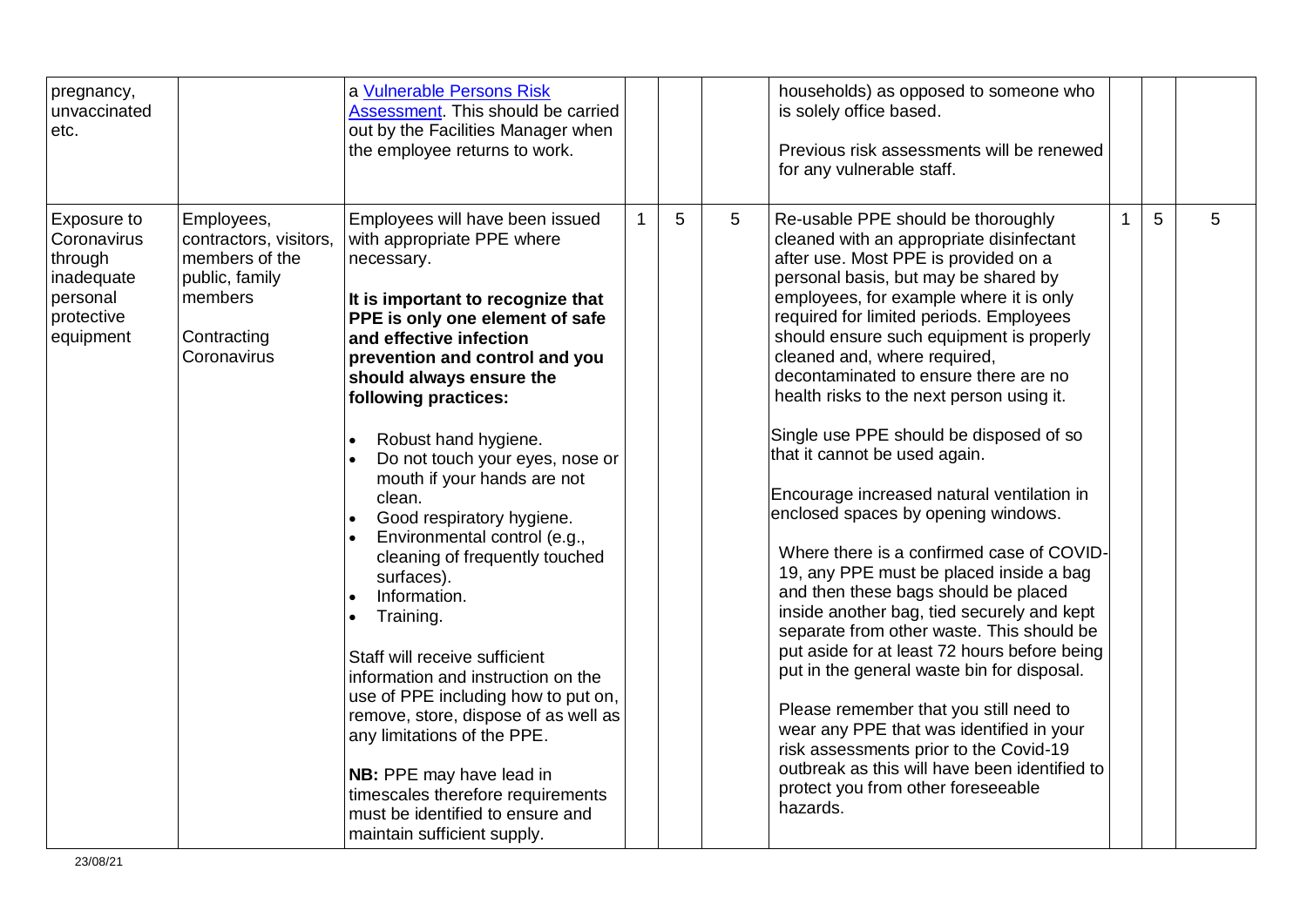|                                                                                                            |                                                                                                                   |                                                                                                                                                                                                                                                                                                                                                                                                                                                                                                 |   |   | Staff who have been identified as needing<br>PPE must use it in accordance with<br>information, instruction and training.                                                                                                                                                                                          |  |  |
|------------------------------------------------------------------------------------------------------------|-------------------------------------------------------------------------------------------------------------------|-------------------------------------------------------------------------------------------------------------------------------------------------------------------------------------------------------------------------------------------------------------------------------------------------------------------------------------------------------------------------------------------------------------------------------------------------------------------------------------------------|---|---|--------------------------------------------------------------------------------------------------------------------------------------------------------------------------------------------------------------------------------------------------------------------------------------------------------------------|--|--|
| Handling cash                                                                                              | Employees,<br>contractors, visitors,<br>members of the<br>public, family<br>members<br>Contracting<br>Coronavirus | The risks from handling cash are no<br>greater than those created by<br>touching other common surfaces,<br>such as doorknobs, worktops and<br>handrails etc.<br>Contactless or card payments<br>should take preference over cash<br>whenever possible.                                                                                                                                                                                                                                          | 5 | 5 | Do not touch your face.<br>Clean your hands often. Wash your hands<br>with soap and water or, if not available, use<br>an alcohol-based hand sanitizer. Always<br>clean your hands before and after eating,<br>or drinking.<br>A limited number of staff will need to<br>handle cash due to our biometrics system. |  |  |
| Substances<br>Hazardous to<br>Health which<br>could include<br>hand sanitizers<br>and cleaning<br>products | Employees,<br>contractors, visitors,<br>members of the<br>public, family<br>members<br>Contracting<br>Coronavirus | When purchasing/using substances<br>a hierarchy of control is<br>implemented which considers;<br>Elimination<br>Substitution<br><b>Engineering Controls</b><br><b>Administrative Controls</b><br><b>Personal Protective</b><br>Equipment<br>Each substance will have an<br>individual COSHH Assessment<br>which identifies Hazards and<br>control measures for employees to<br>follow.<br>Alongside the COSHH Assessment<br>will be the Safety Data Sheet to<br>provide additional information. | 5 | 5 | All facilities staff to be trained and ensure<br>they are aware of any hazards following use<br>lof chemicals.<br>Facilities manager to carry out regular<br>checks.                                                                                                                                               |  |  |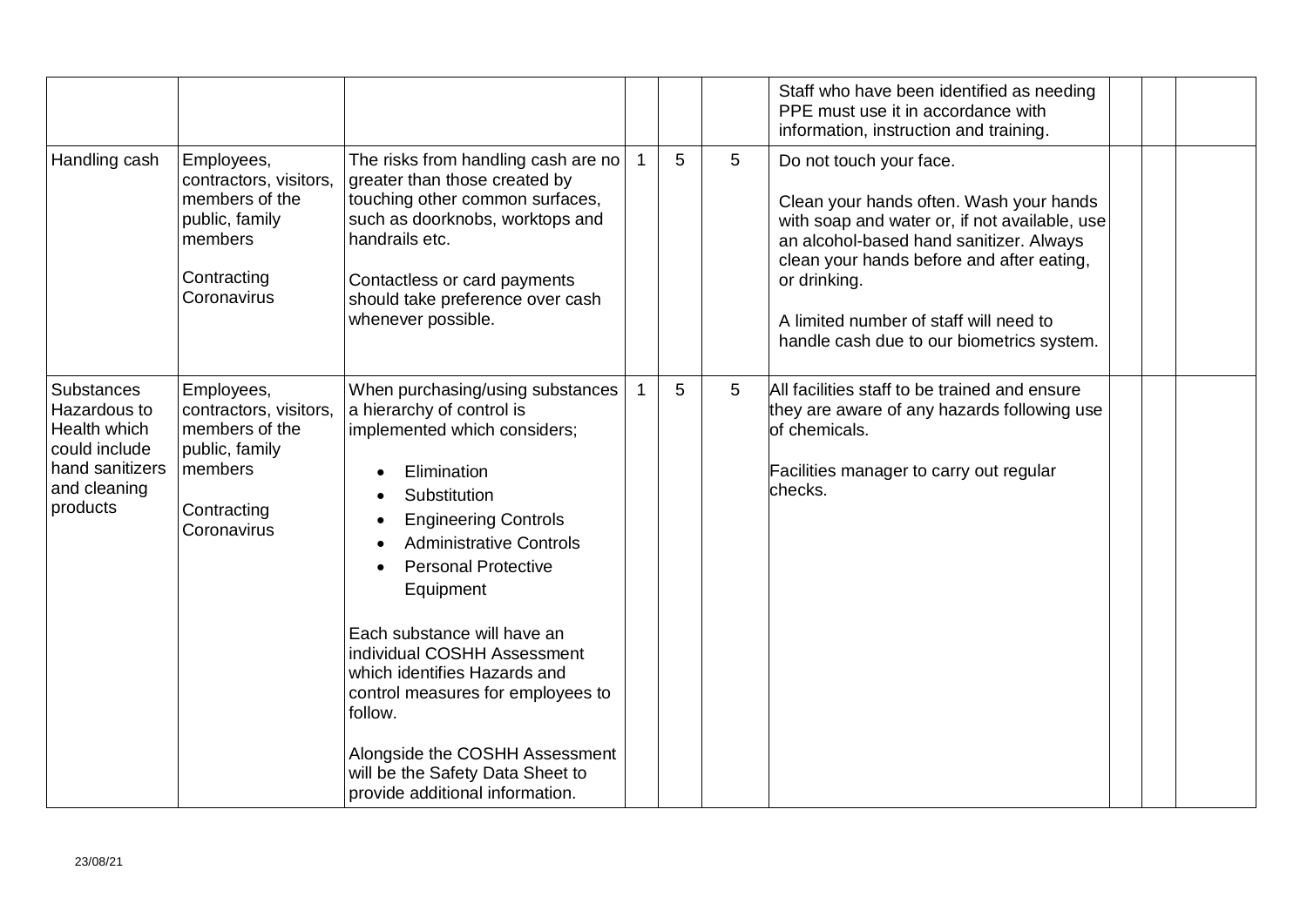|                          |                                                                                                                   | These assessments to be shared<br>with cleaning staff.<br>Good hygiene practices - do not<br>eat or drink whilst using<br>substances.<br>Employees must work in<br>accordance with information,<br>instruction and training and use<br>personal protective equipment, in<br>accordance with information,<br>instruction and training.                                                                                                                                                                                                                                                                                                              |             |   |   |                                                                                                                                                                                                                                                                                                                                                                                                                                                                                                                                                                                               |  |  |
|--------------------------|-------------------------------------------------------------------------------------------------------------------|----------------------------------------------------------------------------------------------------------------------------------------------------------------------------------------------------------------------------------------------------------------------------------------------------------------------------------------------------------------------------------------------------------------------------------------------------------------------------------------------------------------------------------------------------------------------------------------------------------------------------------------------------|-------------|---|---|-----------------------------------------------------------------------------------------------------------------------------------------------------------------------------------------------------------------------------------------------------------------------------------------------------------------------------------------------------------------------------------------------------------------------------------------------------------------------------------------------------------------------------------------------------------------------------------------------|--|--|
| Lack of<br>Communication | Employees,<br>contractors, visitors,<br>members of the<br>public, family<br>members<br>Contracting<br>Coronavirus | Ensure that staff receive specific<br>premises information and<br>instruction for any premises which<br>they will potentially be working in.<br>Ensure that staff receive<br>information and instruction relevant<br>to their job role captured in this risk<br>assessment.<br>Ensure that staff are aware of the<br>contents of the COVID-19 Code of<br>Practice which outlines roles and<br>responsibilities of employees and<br>facilities staff.<br>The Principal is responsible for<br>ensuring that staff are aware of all<br>corporate updates and reminders of<br>good practice such as not car-<br>sharing, Hands, Face and Space<br>etc. | $\mathbf 1$ | 5 | 5 | Regular updates to be provided by J.Owens,<br>Principal, by email and face to face briefings<br>upon return.<br>Contractors to be arranged by G.Barwell and<br>ensure limited contact and social distancing<br>is adhered to.<br>All parents to be requested to give consent<br>for two lateral flow tests to be administered<br>by the school at the start of the autumn term.<br>Parents also advised to continue to carry out<br>lateral flow tests twice weekly during the<br>month of September.<br>Staff advised to do lateral flow tests twice<br>weekly. LFTs provided by the school. |  |  |